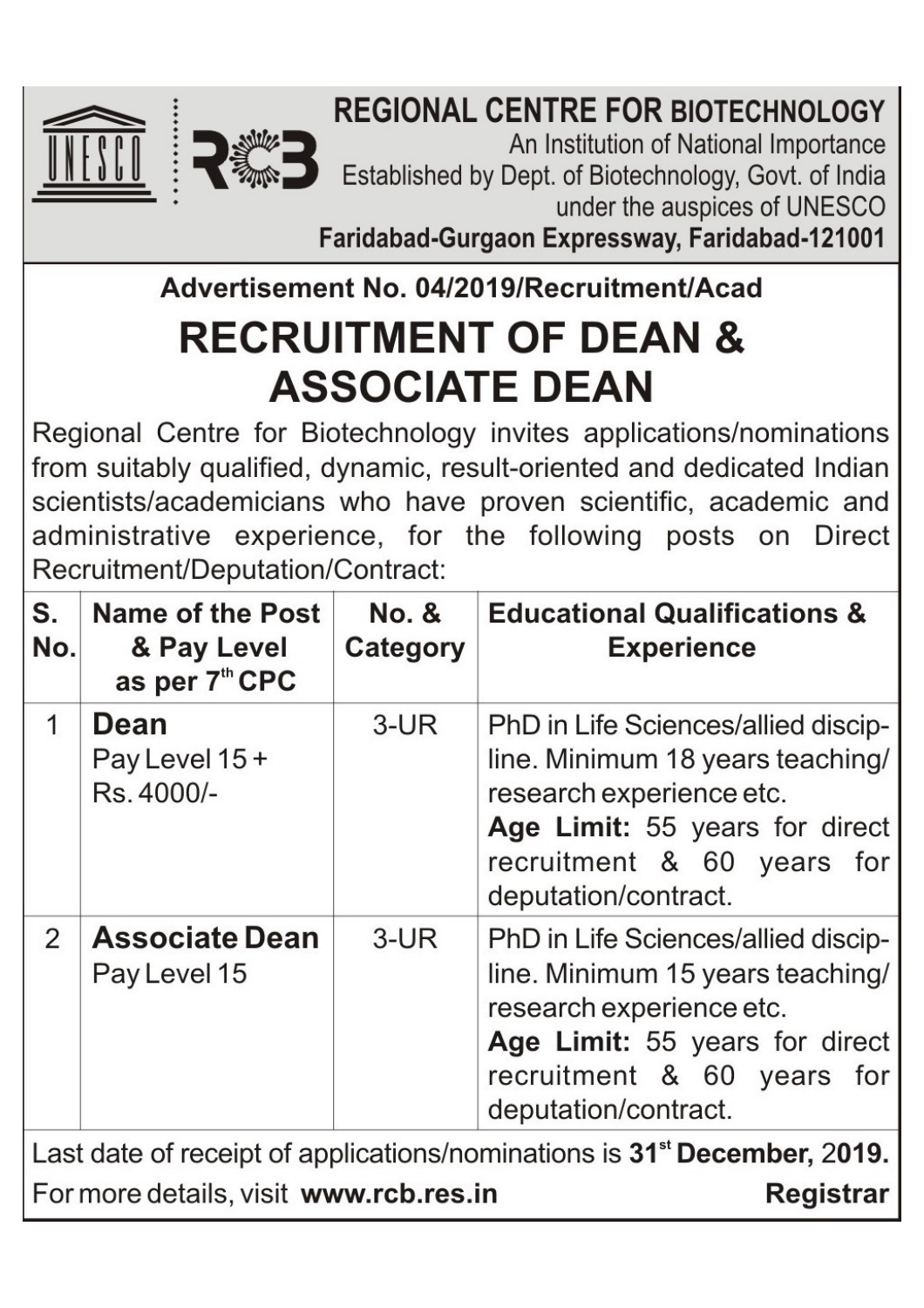## **क्षेत्रीय जैवप्रौद्योगिकी के न्द्र**

**राष्ट्रीय महत्ता की संस्था**, **जैवप्रौद्योगिकी ववभाि**,

**भारत सरकार द्वारा यनू ेस्को के तत्वावधान मेंस्थावित**

Regional Centre for Biotechnology An institution of National Importance, Established by the Department of Biotechnology Government of India, Under the auspices of UNESCO



**United Nations** Educational, Scientific and  $\bullet$ Cultural Organization

श्रेणीय जैन पौतोर्ग Regional Centre for Biotechnology

**01.11.2019**

#### **Advertisement No. 04/2019/Recruitment/Acad**

### **RECRUITMENT FOR THE POSTS OF DEAN AND ASSOCIATE DEAN**

Regional Centre for Biotechnology (RCB) is an Institution of National Importance established through an Act of Indian Parliament by the Department of Biotechnology, Govt. of India under the auspices of UNESCO. The primary focus of RCB is to provide world class education, training and conduct innovative research at the interface of multiple disciplines to create high quality human resource in disciplinary and interdisciplinary areas of biotechnology.

The Centre invites applications from suitably qualified, dynamic, and result-oriented Indian scientists/academicians who have proven scientific, academic and administrative experience, to fill up the posts of Dean and Associate Dean on direct recruitment / deputation or contract basis. Interested candidates should submit their applications in the prescribed proforma (Annexure 1). A Search-cum-Selection Committee (ScSC) shall make the recommendation for appointment of suitable candidates to the Competent Authority.

| S.             | Name of the                    | <b>Qualifications and Experience</b>                                                                                            | Job                               | No. of post(s)               |
|----------------|--------------------------------|---------------------------------------------------------------------------------------------------------------------------------|-----------------------------------|------------------------------|
| No.            | post and                       |                                                                                                                                 | description                       | and age limit                |
|                | <b>Grade Pay</b>               |                                                                                                                                 |                                   |                              |
| $\mathbf{1}$   | Dean                           | <b>For Direct Recruitment:</b>                                                                                                  | The<br>Dean<br>shall assist the   | Three posts                  |
|                | Pay level-15<br>(Rs. 1,82,200- | a) A PhD in Life Science / allied discipline and published work of                                                              | Executive                         | (UR)                         |
|                | 2,24,100) plus                 | high quality, actively engaged in research with evidence of                                                                     | Director<br>in                    | 55 years for                 |
|                | Rs. 4,000.                     | attracting extramural grants, memberships of premier national and                                                               | such<br>matters                   | Direct                       |
|                | The total shall                | international academies.                                                                                                        | may<br>be<br>as                   | Recruitment                  |
|                | not Rs.                        | b) A minimum of 18 years of teaching/research experience.                                                                       | determined by                     | and                          |
|                | 2,25,000.                      | c) Contribution to educational innovation, design of new curricula                                                              | the Executive                     | 60 years for                 |
|                |                                | and courses, and technology-mediated teaching / learning process.                                                               | Director from                     | Deputation /                 |
|                |                                | d) Capacity for lateral thinking for finding new approaches to                                                                  | time to time,                     | Contract                     |
|                |                                | multi-disciplinary research, education and training for value                                                                   | and shall also                    |                              |
|                |                                | additions to the Centre's programmes.                                                                                           | exercise such                     |                              |
|                |                                |                                                                                                                                 | powers<br>and                     |                              |
|                |                                |                                                                                                                                 | perform duties                    |                              |
|                |                                | <b>For Deputation/Short Term Contract:</b>                                                                                      | may<br>be<br>as<br>assigned<br>by |                              |
|                |                                | Officers from the Central / State Government or institutions of                                                                 | the Executive                     |                              |
|                |                                | national importance or universities / University level institution,                                                             | Director.                         |                              |
|                |                                | research institutions or PSU holding analogous post or with at least                                                            |                                   |                              |
|                |                                | 5 years' relevant experience in the Pay Level-14 plus qualification                                                             |                                   |                              |
|                |                                | as prescribed above.                                                                                                            |                                   |                              |
| $\overline{2}$ | Associate                      | <b>For Direct Recruitment:</b>                                                                                                  | The Associate                     | <b>Three Posts</b>           |
|                | Dean                           |                                                                                                                                 | Dean<br>shall                     | (UR)                         |
|                | Pay level-15                   | a) A PhD in Life Science / allied discipline and published work of                                                              | assist<br>the                     |                              |
|                | (Rs. 1,82,200-                 | high quality, actively engaged in research with evidence of                                                                     | Executive                         | 55 years for                 |
|                | 2,24,100).                     | attracting extramural grants, memberships of premier national and                                                               | Director<br>in                    | <b>Direct</b>                |
|                |                                | international academies                                                                                                         | such<br>matters                   | Recruitment                  |
|                |                                | b) A minimum of 15 years of teaching/research experience.<br>c) Contribution to educational innovation, design of new curricula | may<br>be<br>as                   | and                          |
|                |                                | and courses, and technology–mediated teaching / learning process.                                                               | determined by<br>the Executive    | 60 years for<br>Deputation / |
|                |                                | d) Capacity to develop novel approach to multi-disciplinary                                                                     | Director from                     | Contract                     |
|                |                                | research, education training for value additions to the Centre's                                                                | time to time,                     |                              |
|                |                                | programmes.                                                                                                                     | and shall also                    |                              |
|                |                                |                                                                                                                                 | exercise such                     |                              |
|                |                                | <b>For Deputation/Short Term Contract:</b>                                                                                      | powers<br>and                     |                              |
|                |                                |                                                                                                                                 | perform duties                    |                              |
|                |                                | Officers from the Central / State Government or institutions of                                                                 | be<br>may<br>as                   |                              |